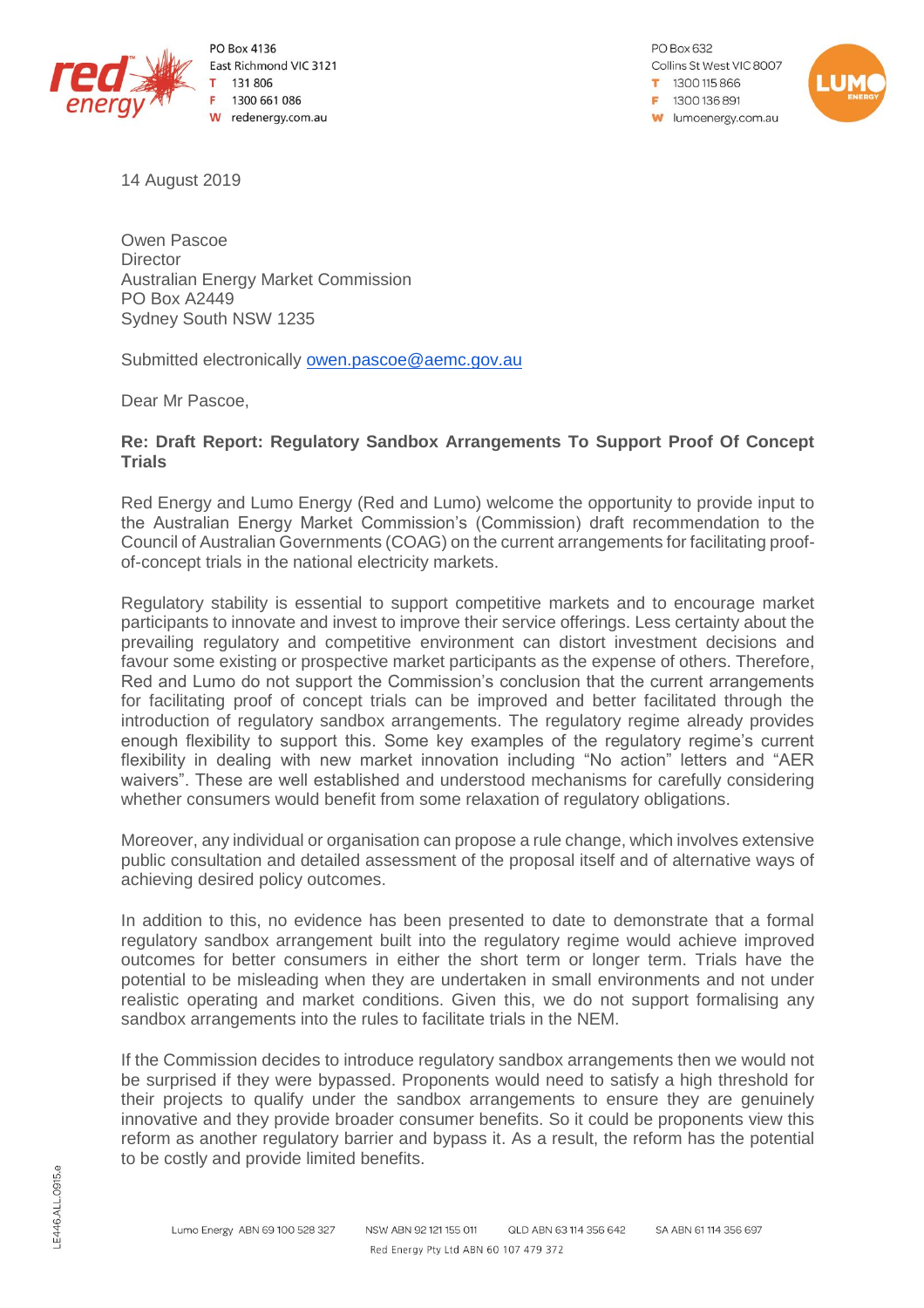



Finally, we note that the Commission has structured its regulatory sandbox arrangements at three distinctive levels in the draft rule for trial components to consider sequentially. Below we provide comments on each of these.

## **Regulatory Guidance**

Red and Lumo do not support the new innovation inquiry service that would provide regulatory guidance to proof of concept trials. In general,we have some concerns regarding the introduction of the proposed innovation inquiry service. For example:

- Incumbents never had the benefit of this service when they invested in the national energy market. There was no such service they could rely on to explain the manner in which the rules would be applied by regulators. Instead they were required to undertake their own research and due diligence to make informed decisions about whether to invest in this market. Under this proposal, new market entrants would in effect avoid the costs that incumbents were required to incur before entering the NEM
- New entrants require reliable legal and regulatory advice before they invest in the NEM. Asa a result of this, it is not really clear what the objective of this service would be and whether it would provide any real benefit
- Both new players and incumbents have the potential to take advantage of the innovation inquiry service and use it as a free service to get free advice in relation to the national electricity market. So, we would not be surprised if this service was used in a manner for which it was not originally intended.

### **Regulatory Waivers**

Red and Lumo do not support the establishment of a broad power for the AER to grant regulatory waivers to proof-of-concept trials.

The AER is already able to grant a waiver for non compliance with an industry rule or guideline where there is a public benefit. As a result, and given that we do not support this proposal, in applying the test for the waiver, it is very important that:

- The AER must set a high threshold for this test and only approve a waiver where it is satisfied that it would be consistent with the National Electricity Objective (NEO), the National Electricity Retail Law ( NERL) and the National Gas Law (NGL)
- The AER needs to be satisfied that a waiver will genuinely lead to improved consumer outcomes and the relevant project is genuinely innovative delivering a net benefit to all market participants. The market trial should also deliver a broader market benefit to market participants and not just a commercial benefit to the proponent
- We prefer that any market trial is made public with the relevant analysis to justify the waiver made available to all market participants. This approach would be beneficial to all market participants
- We expect that the AER limit the timing and the scope of the length of any waivers given under proof of market trials. Extension of waivers should not be granted unless there are strong reasons to do this.

#### **New trial rule making process**

We do not support the introduction a new trial rule making process.